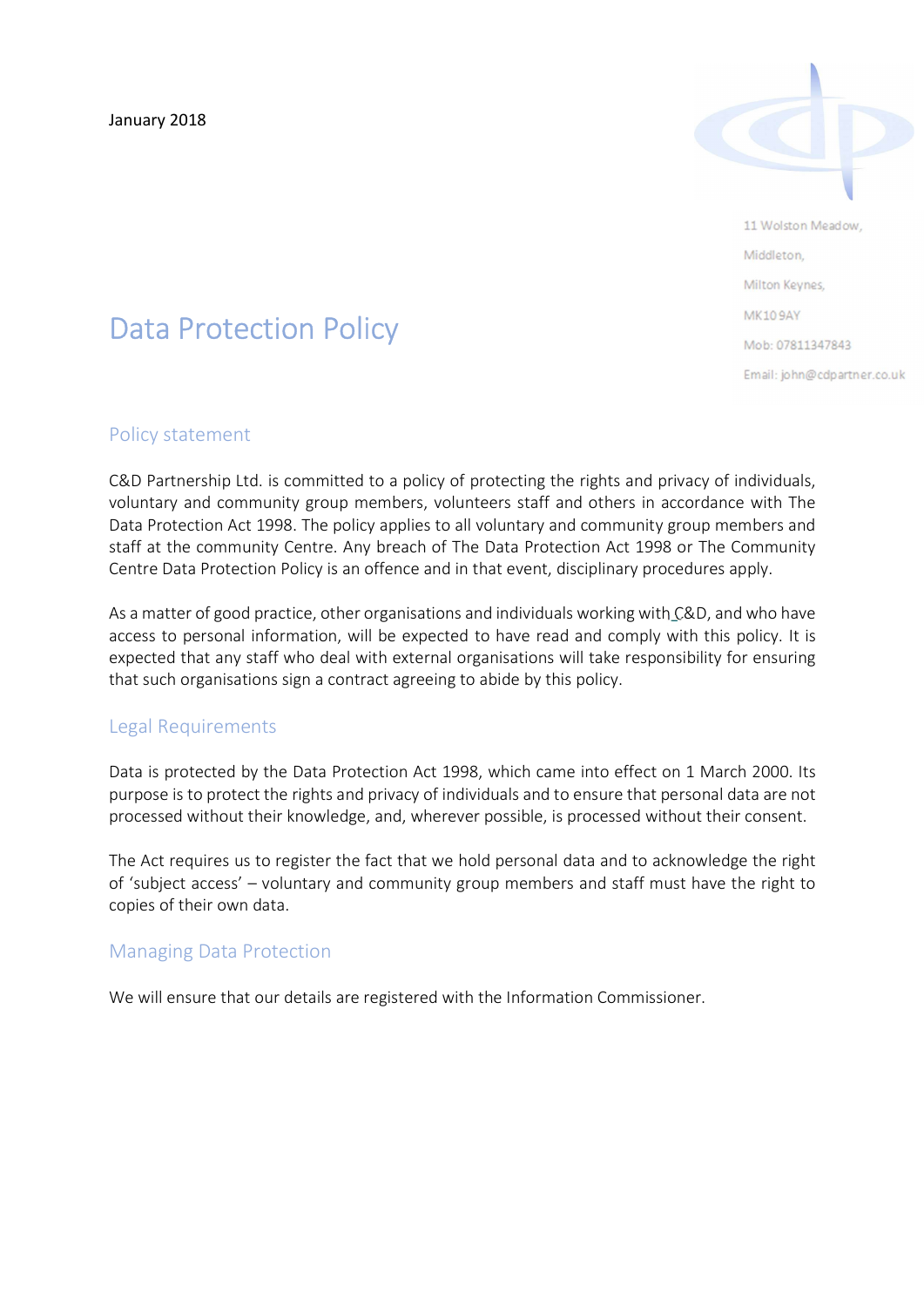#### January 2018



## Purpose of data held by the Community Association

Data may be held by us for the following purposes:

- Staff Administration
- 4. Accounts & Records
- 5. Advertising, Marketing & Public Relations
- 6. Information and Databank Administration
- 7. Media and Social Media
- 9. Research

## Data Protection Principles

In terms of the Data Protection Act 1998, we are the 'data controller', and as such determine the purpose for which, and the way, any personal data are, or are to be, processed. We must ensure that we have:

#### 1. Fairly and lawfully processed personal data

C&D Partnership Ltd. will always put our logo on all paperwork, stating their intentions on processing the data and state if, and to whom, we intend to give the personal data. Also provide an indication of the duration the data will be kept.

#### 2. Processed for limited purpose

We will not use data for a purpose other than those agreed by data subjects (staff and others). If the data held by us is requested by external organisations for any reason, this will only be passed if data subjects (voluntary and community group members, staff and others) agree. Also, external organisations must state the purpose of processing, agree not to copy the data for further use and sign a contract agreeing to abide by The Data Protection Act 1998 and (your name here) Data Protection Policy.

#### 3. Adequate, relevant and not excessive

The Association will monitor the data held for our purposes, ensuring we hold neither too much nor too little data in respect of the individuals about whom the data are held. If data given or obtained are excessive for such purpose, they will be immediately deleted or destroyed.

#### 4. Accurate and up-to-date

We will provide our members (voluntary and community group members, staff and others) with a copy of their data once a year for information and updating where relevant. All amendments will be made immediately and data no longer required will be deleted or destroyed. It is the responsibility of individuals and organisations to ensure the data held by us are accurate and up-to-date. Completion of an appropriate form (provided by us) will be taken as an indication that the data contained are accurate. Individuals should notify us of any